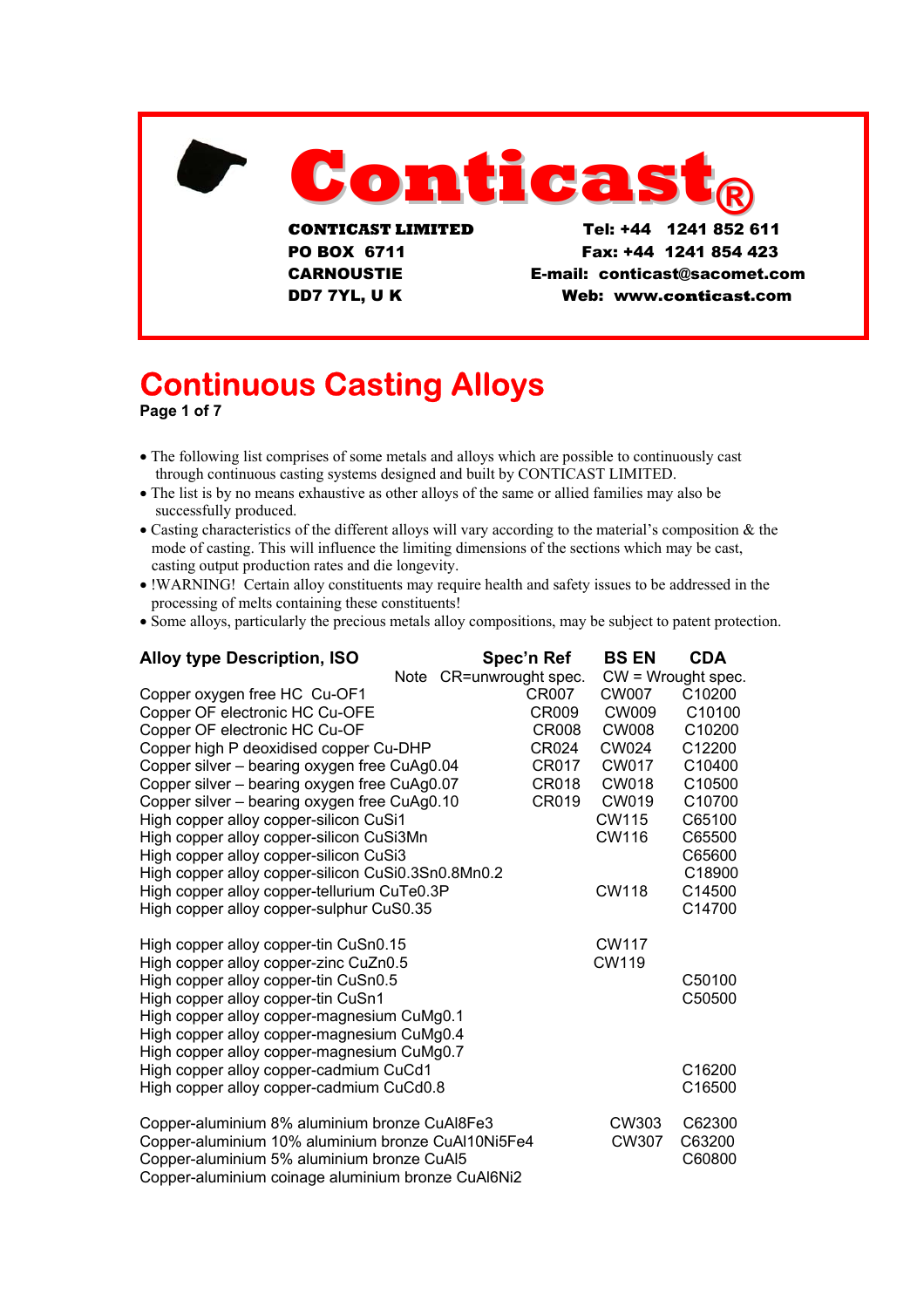**Page 2 of 7** 

| <b>Alloy type Description, ISO</b><br>Copper-aluminium 7% aluminium bronze<br>Copper-aluminium 9% aluminium bronze<br>Copper beryllium CuBe0.4<br>Copper beryllium CuBe0.5<br>Copper beryllium CuBe0.4Ag1<br>Copper chromium CuCr1<br>Copper chromium CuCr1LiZnAs                                                                                                                                                                                                                                                                                                                                                                                                                        | Spec'n Ref | <b>BS EN</b>                                                                                                                                                         | <b>CDA</b><br>C61400<br>C62300<br>C17400<br>C17500<br>C17600<br>C18200<br>C18400                 |
|------------------------------------------------------------------------------------------------------------------------------------------------------------------------------------------------------------------------------------------------------------------------------------------------------------------------------------------------------------------------------------------------------------------------------------------------------------------------------------------------------------------------------------------------------------------------------------------------------------------------------------------------------------------------------------------|------------|----------------------------------------------------------------------------------------------------------------------------------------------------------------------|--------------------------------------------------------------------------------------------------|
| Copper-nickel copper-nickel-tin CuNi9Sn2                                                                                                                                                                                                                                                                                                                                                                                                                                                                                                                                                                                                                                                 |            | CW351                                                                                                                                                                | C72500                                                                                           |
| Copper-nickel 90/10 copper-nickel-iron CuNi10Fe1<br>Copper-nickel 75/25 coinage alloy CuNi25Mn1<br>Copper-nickel-zinc 10% nickel silver CuNi10Zn2<br>Copper-nickel-zinc 12% nickel silver CuNi12Zn2<br>Copper-nickel-zinc leaded 10% nickel silver Cu61.5Ni12Pb1Zn<br>Copper-nickel-zinc nickel silver Cu58.5Ni12Zn<br>Copper-nickel-zinc nickel silver Cu57Ni12Pb1Zn<br>Copper-nickel-zinc nickel silver Cu60.5Ni18Pb1Zn<br>Copper-nickel-zinc 18% nickel silver Cu61.5Ni18Zn<br>Copper-nickel-zinc nickel silver Cu54.5Ni18Zn                                                                                                                                                          |            | <b>CW352</b><br>CW350<br>CW401<br>CW403<br><b>CW404</b><br>CW405<br><b>CW406</b><br><b>CW408</b><br>CW409<br>CW410                                                   | C70600<br>C71300<br>C74500<br>C75700<br>C79200<br>C79000<br>C67300<br>C75200<br>C77000           |
| Copper-nickel-zinc nickel silver Cu48.5Ni7Mn2Zn<br>Copper-nickel-zinc leaded 10% nickel brass Cu46.5Ni10Pb1.5Zn<br>Copper-nickel-zinc nickel silver Cu43.5Ni12Pb1.5Zn                                                                                                                                                                                                                                                                                                                                                                                                                                                                                                                    |            | CW400<br><b>CW402</b><br><b>CW407</b>                                                                                                                                | C79830                                                                                           |
| Copper-zinc 95/5 brass CuZn5<br>Copper-zinc 90/10 brass CuZn10<br>Copper-zinc 85/15 brass CuZn15<br>Copper-zinc 80/20 brass CuZn20<br>Copper-zinc 72/28 brass CuZn28<br>Copper-zinc 70/30 brass CuZn30<br>Copper-zinc 67/33 brass CuZn33<br>Copper-zinc 2/1 brass CuZn36<br>Copper-zinc common brass CuZn37<br>Copper-zinc 60/40 brass CuZn40                                                                                                                                                                                                                                                                                                                                            |            | <b>CW500</b><br><b>CW501</b><br><b>CW502</b><br>CW503<br><b>CW504</b><br><b>CW505</b><br><b>CW506</b><br><b>CW507</b><br><b>CW508</b><br><b>CW509</b>                | C21000<br>C22000<br>C23000<br>C24000<br>C26000<br>C26800<br>C27200<br>C27400<br>C28000           |
| Copper-zinc-lead leaded brass 62/3 CuZn36Pb3<br>Copper-zinc-lead leaded brass 58/4 CuZn38Pb4<br>Copper-zinc-lead leaded brass 58/3 CuZn39Pb3<br>Copper-zinc-lead leaded brass 58/2 CuZn40Pb2<br>Copper-zinc-lead leaded brass 62/2 CuZn37Pb2<br>Copper-zinc-lead leaded brass 60/2 CuZn38Pb2<br>Copper-zinc-lead leaded brass 59/2 CuZn39Pb2<br>Copper-zinc-lead leaded brass 64/1 CuZn35Pb1<br>Copper-zinc-lead leaded brass CuZn35Pb2<br>Copper-zinc-lead leaded brass 60/1 CuZn38Pb1<br>Copper-zinc-lead leaded brass 60/0.5 CuZn39Pb0<br>Copper-zinc-lead leaded brass 60/1 CuZn39Pb1<br>Copper-zinc-lead leaded brass DZR CuZn36Pb2As0.1<br>Copper-zinc-lead leaded brass CuZn43Pb2 |            | CW603<br><b>CW609</b><br>CW614<br>CW617<br>CW606<br><b>CW608</b><br>CW612<br><b>CW600</b><br>CW601<br><b>CW607</b><br>CW610<br>CW611<br><b>CW602</b><br><b>CW623</b> | C36000<br>C38500<br>C38500<br>C37700<br>C35300<br>C35600<br>C37710<br>C34000<br>C35600<br>C36500 |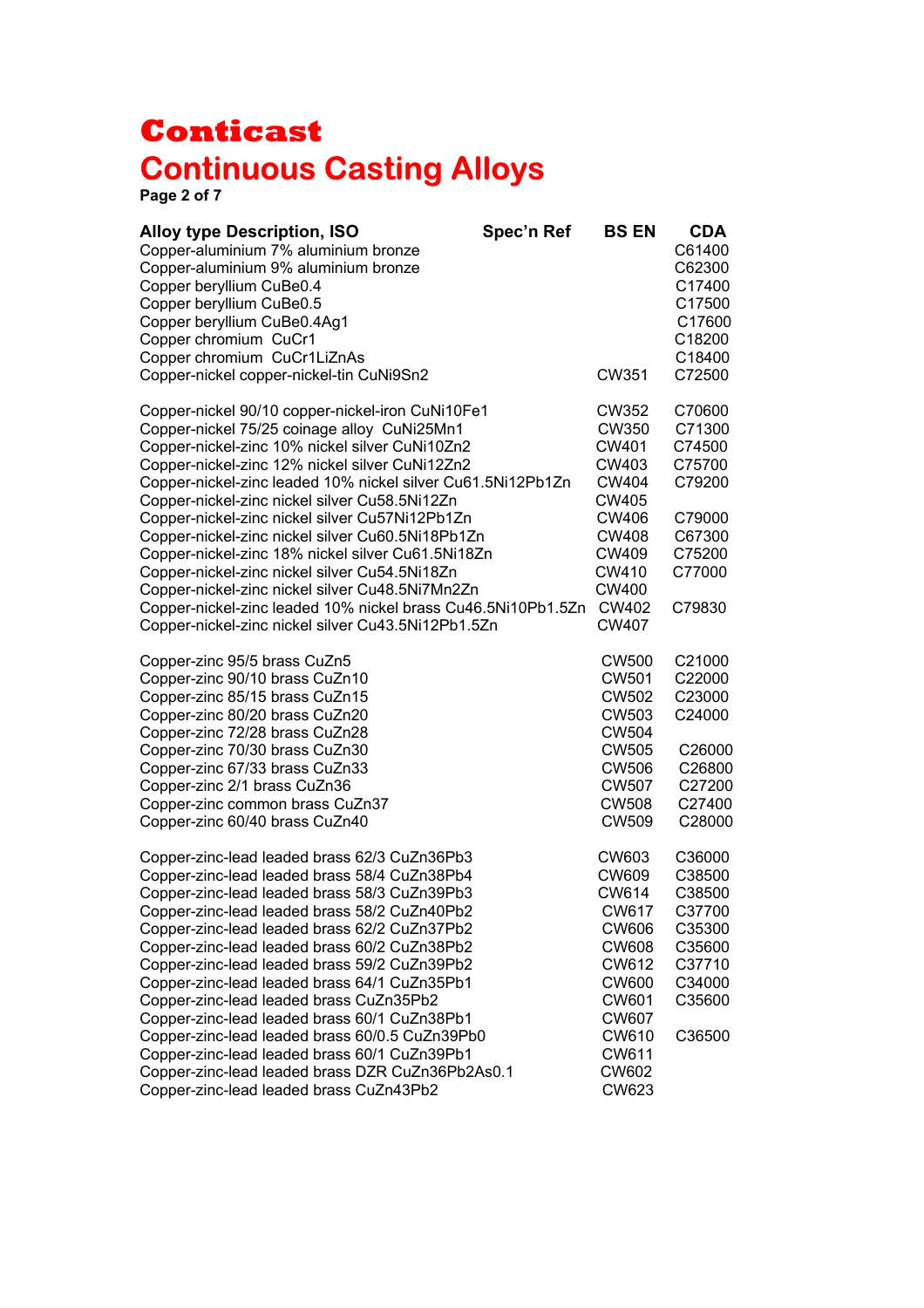| Page 3 of 7<br><b>Alloy type Description, ISO</b>                                                                                                                                                                                                                                                        | Spec'n Ref | <b>BS EN</b>                                                                          | <b>CDA</b>                                     |
|----------------------------------------------------------------------------------------------------------------------------------------------------------------------------------------------------------------------------------------------------------------------------------------------------------|------------|---------------------------------------------------------------------------------------|------------------------------------------------|
| Copper-zinc-lead leaded brass CuZn39Pb2Sn0.35<br>Copper-zinc-lead leaded brass CuZn40Pb2Sn0.35<br>Copper-zinc-lead leaded brass CuZn39Pb3Sn0.35<br>Copper-zinc-lead leaded brass CuZn37Pb0.5<br>Copper-zinc-lead leaded brass CuZn37Pb1                                                                  |            | CW613<br>CW619<br><b>CW615</b><br><b>CW604</b><br><b>CW605</b>                        |                                                |
| Copper-zinc alloy aluminium brass CuZn20Al2As0.05<br>Copper-zinc alloy admiralty brass CuZn28Sn1As0.05<br>Copper-zinc alloy 70/30 arsenical brass CuZn30As<br>Copper-zinc alloy naval brass CuZn36Sn1Pb0.4<br>Copper-zinc alloy Corrosion resistant Alloys CuZn37Sn0.7Pb1                                |            | CW702<br><b>CW706</b><br><b>CW707</b><br>CW712<br>CW714<br><b>CW719</b>               | C68700<br>C44300<br>C46000<br>C48200<br>C46200 |
| Copper-zinc alloy naval brass - uninhibited CuZn39Sn1<br>Copper-zinc alloy high tensile brass CuZn23Al6Fe3<br>Copper-zinc alloy high tensile brass CuZn25Al5Fe2<br>Copper-zinc alloy high tensile brass CuZn40Mn1Fe1Al1                                                                                  |            | <b>CW704</b><br><b>CW705</b><br><b>CW721</b>                                          | C67000<br>C67500                               |
| Copper-tin alloy 4% phosphor bronze CuSn4 P0.2<br>Copper-tin alloy 5% phosphor bronze CuSn5P0.2<br>Copper-tin alloy 6% phosphor bronze CuSn6P0.2<br>Copper-tin alloy 8% phosphor bronze CuSn8P0.2<br>Copper-tin alloy 8% phosphor bronze CuSn8P0.3                                                       |            | <b>CW450</b><br><b>CW451</b><br><b>CW452</b><br><b>CW453</b><br>CW459                 | C51100<br>C51000<br>C51900<br>C52100           |
| Copper-tin alloy free machining phosphor CuSn4Pb2<br>Copper-tin alloy free machining phosphor CuSn4Te1<br>Copper-tin alloy leaded 5% phosphor bronze CuSn5Zn4Pb4P<br>Copper-tin alloy phosphor bronze CuSn8PbP<br>Copper-tin alloy phosphor bronze CuSn3Zn9<br>Copper-tin alloy phosphor bronze CuSn4Pb4 |            | <b>CW455</b><br><b>CW457</b><br><b>CW458</b><br><b>CW460</b><br>CW454<br><b>CW456</b> | C53400<br>C54400                               |
| Copper-tin alloy "Telfos" CuSn5Te0.5<br>Continuous Cast copper-zinc CuZn25Al5<br>Continuous Cast copper-zinc CuZn35Al1Fe1Mn                                                                                                                                                                              |            | CC762<br>CC765                                                                        |                                                |
| Continuous Cast copper-tin (Phos-bronze) CuSn10-C<br>Continuous Cast copper-tin (Phos-bronze) CuSn11P-C<br>Continuous Cast copper-tin (Phos-bronze) CuSn11Pb                                                                                                                                             |            | CC480<br>CC481<br>CC482                                                               | C90700                                         |
| Continuous Cast copper-tin (Phos-bronze) CuSn12-C<br>Continuous Cast copper-tin (Phos-bronze) CuSn12Ni2                                                                                                                                                                                                  |            | CC483<br>CC484                                                                        | C90900                                         |
| Continuous Cast copper-tin-lead (Gunmetal) CuSn3Zn8<br>Continuous Cast copper-tin-lead (Gunmetal) CuSn5Zn5<br>Continuous Cast copper-tin-lead (Gunmetal) CuSn7Zn2<br>Continuous Cast copper-tin-lead (Gunmetal) CuSn7Zn4                                                                                 |            | CC490<br>CC491<br>CC492<br>CC493                                                      | C83800<br>C83600                               |
| Continuous Cast copper-tin-lead CuSn5Pb9-<br>Continuous Cast copper-tin-lead CuSn10Pb<br>Continuous Cast copper-tin-lead CuSn7Pb1<br>Continuous Cast copper-tin-lead CuSn5Pb2                                                                                                                            |            | CC494<br>CC495<br>CC496<br>CC497                                                      | C94400<br>C93700<br>C93900<br>C94500           |
| Continuous Cast copper-aluminium bronze CuAl10Fe2<br>Continuous Cast copper-aluminium bronze CuAl10Ni3Fe2<br>Continuous Cast copper-aluminium bronze CuAl10Fe5                                                                                                                                           |            | CC331<br>CC332<br>CC333                                                               |                                                |
| Continuous Cast copper-nickel CuNi10Fe1                                                                                                                                                                                                                                                                  |            | CC380                                                                                 |                                                |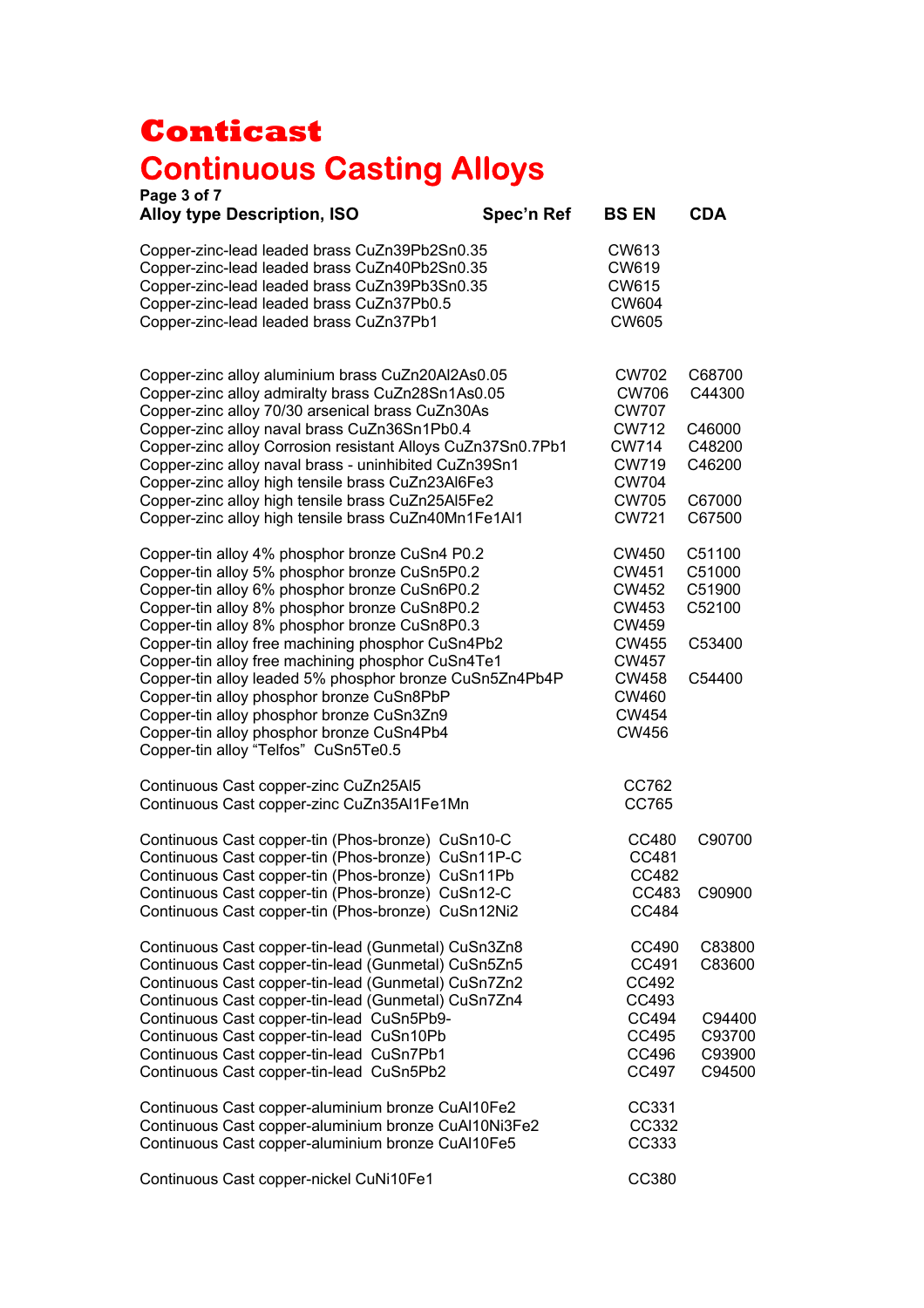**Page 4 of 7** 

#### **Alloy type Description, ISO Spec'n Ref**

| Aluminium                          | AI100       |
|------------------------------------|-------------|
| Aluminium tin alloy                | Al79Sn20Cu1 |
| Aluminium-copper Alloy (Duralimin) | AICu4       |

Copper brazing alloy copper–phosphorus CuP8 CF222 Copper brazing alloy copper–zinc CuZn40FeSi CF724 Copper brazing alloy copper–zinc CuZn40FeSi CF725 Copper brazing alloy copper–zinc CuZn40FeMn CF726<br>Copper brazing alloy copper–phos BS 1845 CuP4.5Ag15 C5528 CuP-5 Copper brazing alloy copper–phos BS 1845 CuP4.5Ag15 C5528 CuP-5<br>Copper brazing alloy copper–phos BS 1845 CuP6Ag5 C5528 CuP-3 Copper brazing alloy copper–phos BS 1845 CuP6Ag5

Cadmium Cd100

| Cast Iron – grey,      | Grades 14 and 17       |
|------------------------|------------------------|
| Cast Iron – malleable, | SG and Meehanite types |

| Lead                          | Pb100          |
|-------------------------------|----------------|
| Lead-indium alloy lead-indium | Pb92.5In5Ag2.5 |
| Lead-tin alloy lead-tin       | Pb97Ag1.5Sn1.5 |
| Lead-tin alloy lead-tin       | Pb97.5Ag1.5Sn1 |
| Lead-tin alloy lead-tin       | Pb95Ag2.5Sn2.5 |
| Lead-tin alloy lead-tin       | Pb95Sn5        |
| Lead-tin alloy lead-tin       | Pb92.5Sn5Ag2.5 |
| Lead-tin alloy lead-tin       | Pb90Sn10       |
| Lead-tin alloy lead-tin       | Pb88Sn10Ag2    |
| Lead-tin alloy lead-tin       | Pb63Sn37       |
| Lead-tin alloy lead-tin       | Pb60Sn40       |
|                               |                |

Gold (fine gold) 24 carat Au100 Gold Alloy gold-Si electronic "doped" bonding wire Au99.9995Si0.0005 Gold Alloy gold-Be electronic "doped" bonding wire Au99.9992Be0.0008 Gold Alloy gold-silicon electronic packaging solder alloy Au98Si2<br>Gold Alloy gold-germanium electronic packaging solder alloy Au88Ge12 Gold Alloy gold-germanium electronic packaging solder alloy Gold Alloy gold-tin electronic packaging solder alloy Au80Sn20 Gold Alloy gold-platinum and the control of the Au80Ag9Cu8Pt3

| Gold brazing alloy BS 1845<br>Gold brazing alloy BS 1845<br>Gold brazing alloy BS 1845<br>Gold brazing alloy BS 1845 | Au80CuFe1<br>Au63Cu<br>Au375Cu<br>Au30Cu                                        | BAu1 |
|----------------------------------------------------------------------------------------------------------------------|---------------------------------------------------------------------------------|------|
| Gold alloy 23 carat                                                                                                  | Au96Ag0.5Cu3.5                                                                  |      |
| Gold alloy 22 carat<br>Gold alloy 22 carat                                                                           | Au91.6Cu8.4<br>Au92Cu5Ag3                                                       |      |
| Gold alloy 18 carat<br>Gold alloy 18 carat<br>Gold alloy 18 carat<br>Gold alloy 18 carat<br>Gold alloy 18 carat      | Au75Ag15Cu9.5<br>Au75Cu12.9Zn3<br>Au75Cd8.5Zn8<br>Au75Ag12.9Ni9<br>Au75Ag5.4Cu3 |      |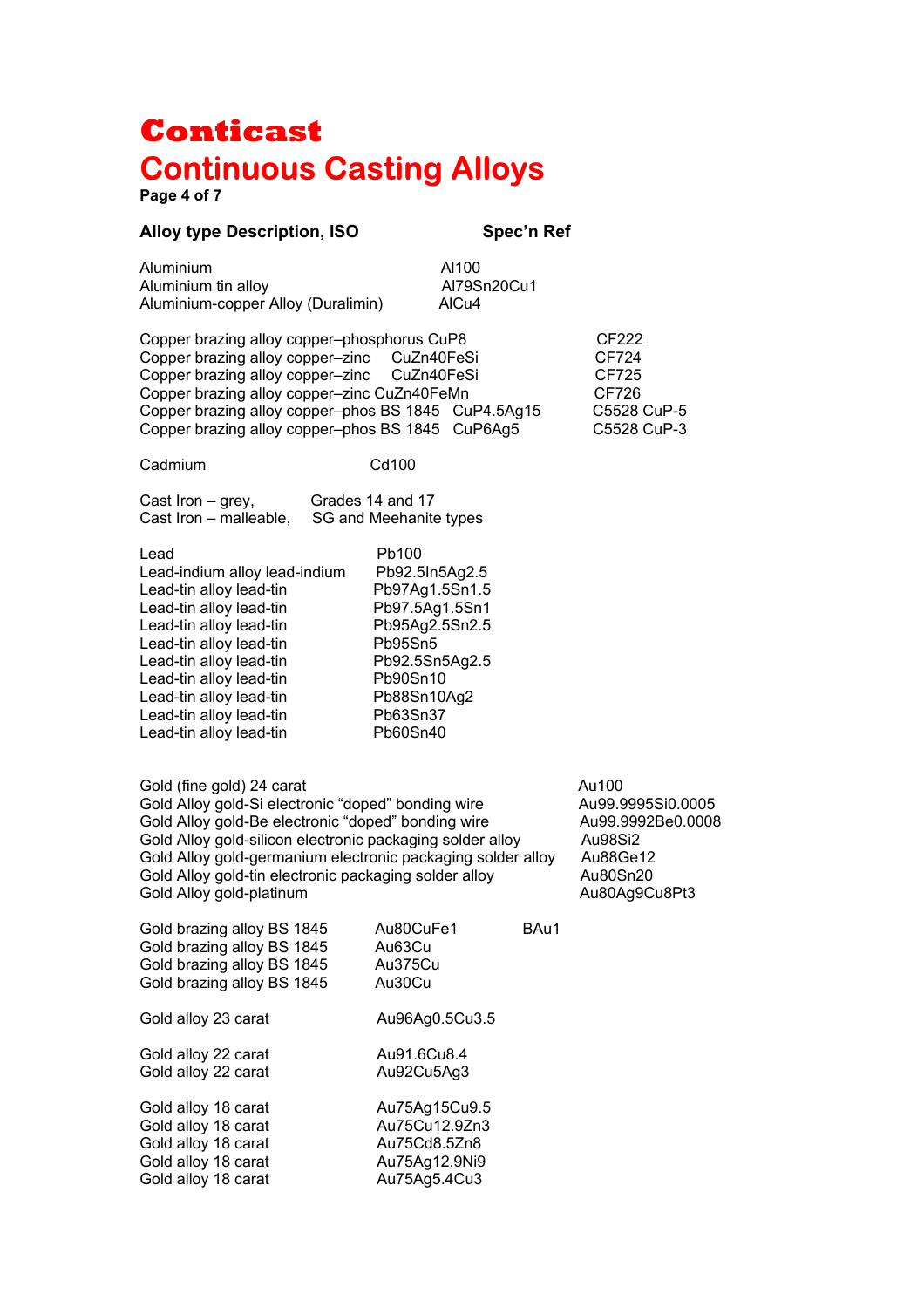**Page 5 of 7** 

### **Alloy type Description, ISO Spec'n Ref**

| Gold alloy 18 carat-yellow     | Au75Cu25             |
|--------------------------------|----------------------|
| Gold alloy 18 carat            | Au75Ag12.5Cu12.5     |
| Gold alloy 18 carat            | Au75Ag7Cu18          |
| Gold alloy 18 carat            | Au75Ag9Cu16          |
| Gold alloy 18 carat            | Au75.1Cu22.9Ag2      |
| Gold alloy 18 carat            | Au75Ag3.6Cu21.4      |
| Gold alloy 18 carat            | Au75Ag8.3Cu16.6      |
| Gold alloy 18 carat            | Au75Ag16.7Cu8.3      |
| Gold alloy 18 carat            | Au75Ag21.4Cu3.6      |
| Gold alloy 18 carat            | Au75Ag25             |
| Gold alloy 14 carat            | Au58.5Ag6Cu35.5      |
| Gold alloy 14 carat            | Au58.5Ag10.5Cu31     |
| Gold alloy 14 carat            | Au58.5Ag13.75Cu27.75 |
| Gold alloy 14 carat            | Au58.5Ag20.7Cu20.75  |
| Gold alloy 14 carat            | Au58.5Ag27.7Cu13.8   |
| Gold alloy 14 carat            | Au58.5Ag31.1Cu10.4   |
| Gold alloy 14 carat            | Au58.5Ag35.5Cu6      |
| Gold alloy 14 carat            | Au58.5Ag13Cu28.5     |
| Gold alloy 14 carat            | Au58.5Co0.5Cu41      |
| Gold alloy 14 carat-yellow     | Au58.3Ag5Cu36.4      |
| Gold alloy 14 carat-white      | Au58.3Cu23.3Ni11.9   |
| Gold alloy 14 carat            | Au58Cu28Ag6          |
| Gold alloy 14 carat            | Au58Cu24Zn6          |
| Gold alloy 14 carat            | Au58Cd25Cu8          |
| Gold alloy 14 carat            | Au58.5Cu41.5         |
| Gold alloy 51.9%Au             | Au51.9Cu40.7Zn7.4    |
| Gold alloy 50%Au               | Au50Cu50             |
| Gold alloy 10 carat            | Au41.6Cu54.5Ag2.9    |
| Gold alloy 10 carat            | Au41.6Cu39Ag6        |
| Gold alloy 10 carat            | Au41.6Cu42.6Ag8.5    |
| Gold alloy 10 carat            | Au41.6Cu42.6Ag11     |
| Gold alloy 10 carat            | Au41.6Cu48.2Ag6.6    |
| Gold alloy 10 carat            | Au41.6Cu43.5Ag15     |
| Gold alloy 9 carat-pale yellow | Au37.5Ag20Cu37.5     |
| Gold alloy 9 carat-deep yellow | Au37.5Ag17.5Cu42     |
| Gold alloy 9 carat-pale yellow | Au37.5Ag15.5Cu41.5   |
| Gold alloy 9 carat-soft yellow | Au37.5Ag11Cu51.5     |
| Gold alloy 9 carat-rich yellow | Au37.5Ag10.5Cu45     |
| Gold alloy 9 carat-light red   | Au37.5Ag7.5Cu55      |
| Gold alloy 9 carat-light red   | Au37.5Ag6Cu55        |
| Gold alloy 9 carat-rich red    | Au37.5Cu61Zn1.5      |
| Gold alloy 9 carat-red         | Au37.5Ag5Cu57.5      |
| Gold alloy 9 carat-deep red    | Au37.5Cu62.5         |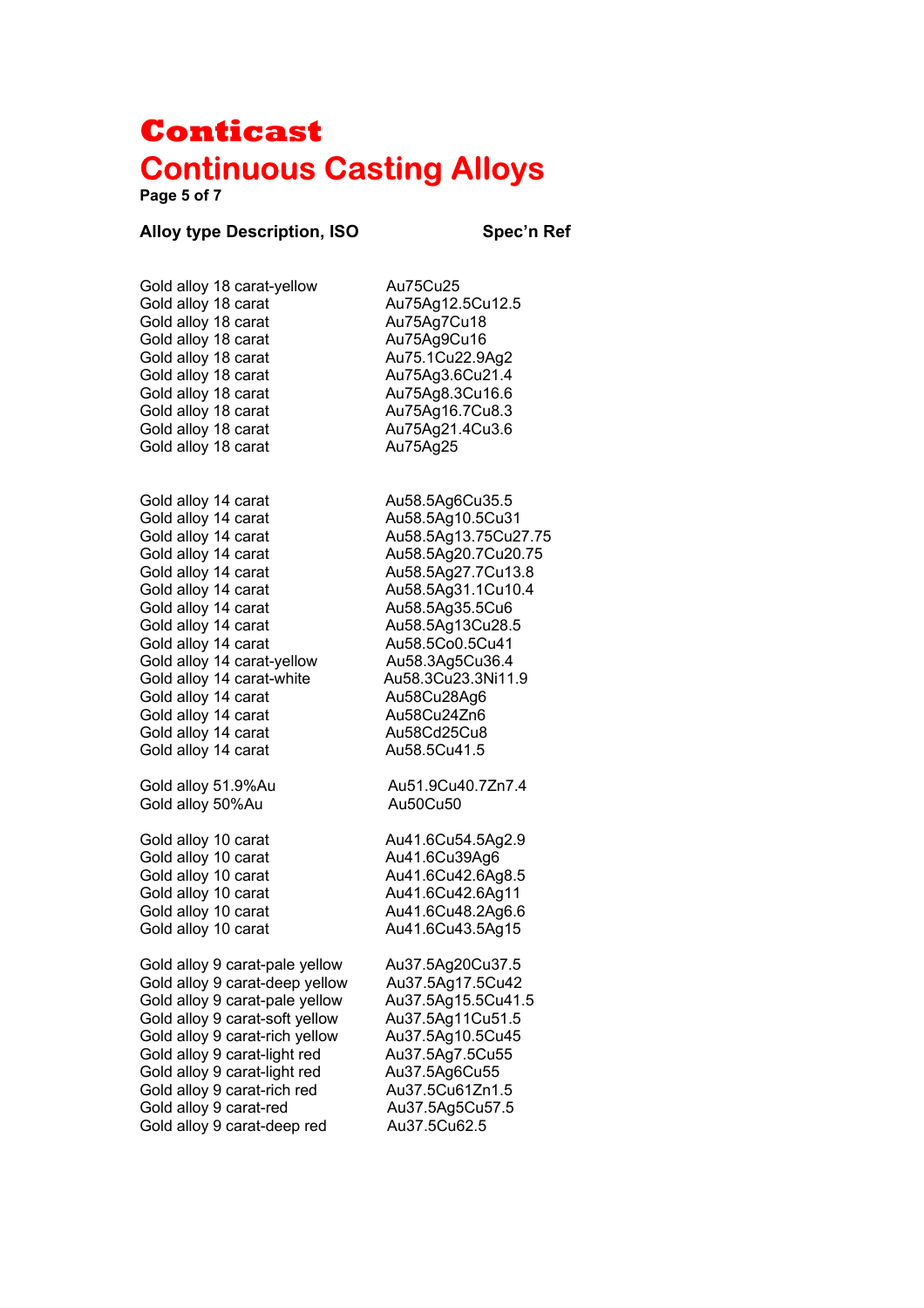**Page 6 of 7** 

#### Alloy type Description, ISO **Spec'n Ref**

Gold alloy 9 carat Au37.5Ag47.8Cu5.9 Gold alloy 9 carat Au37.5Cu44Zn7 Gold alloy 9 carat Au37.5Cu

Gold alloy 9 carat Au37.5Ag31Zn20 Gold alloy 9 carat Au37.5Ag33Zn3.5 Gold alloy 9 carat Au37.5Ag17Zn15

Palladium alloy gold-palladium Au60Pd40 Palladium alloy gold-palladium Au45Pd40Ag5Cu10 Palladium alloy gold-palladium Au51Pd38Cu Palladium alloy gold-palladium Au65Pd35 Palladium alloy gold-palladium Au75Pd19Cu Palladium alloy gold-palladium Au40Pd20Ag20Cu Palladium alloy gold-palladium Au75Pd18Ag1CuIn Palladium alloy gold-palladium Au40Pd15Cu5InSn Palladium alloy gold-palladium Au84Pd10Zn6 Palladium alloy gold-palladium Au46Ag39Pd6 Palladium alloy gold-palladium Au56Ag24Cu14<br>Palladium alloy gold-palladium Au60Ag25Pd14 Palladium alloy gold-palladium

Palladium alloy silver-palladium Ag30Pd35In30 Palladium alloy silver-palladium Ag58Pd27.5 Palladium alloy silver-palladium Ag70Pd27Au1.5 Palladium alloy silver-palladium Ag55Pd27Cu14 Palladium alloy silver-palladium Ag60Pd25 Palladium alloy silver-palladium Ag52Pd25In23 Palladium alloy silver-palladium Ag75Pd25 Palladium alloy silver-palladium Ag70Pd20Au10 Palladium alloy silver-palladium Ag60Pd20Au20 Palladium alloy silver-palladium Ag80Pd20 Palladium alloy silver-palladium Ag40Pd20Au40 Palladium alloy silver-palladium Ag40Pd30Au30 Palladium alloy silver-palladium Ag70Pd30

Silver, fine silver **Ag100** Silver alloy 99.5%Ag Ag99.5Mg0.4 Silver alloy Ag99Mg0.4Ni0.15 Silver alloy 94%Ag Ag94Cu6 Silver alloy 93%Ag Ag93Cu7 Silver alloy 92.8%Ag Ag92.8Cu5.3Ge1.7B Silver alloy 92.6%Ag Ag92.6Cu7P0.01 Silver alloy 92.6%Ag Ag92.6Cu5.4Ge1.5B Silver alloy silver-germanium Ag92.6Cu5.3Ge1.7B Silver alloy 92.5%-sterling silver Ag92.5Cu7.5 Silver alloy 90%Ag Ag90.Cu10P0.03 Silver alloy silver-cadmium Ag89.5Cd10.5 Silver alloy 89.5%Ag Ag89.5Cu10.5 Silver alloy 83%Ag Ag83Cu17